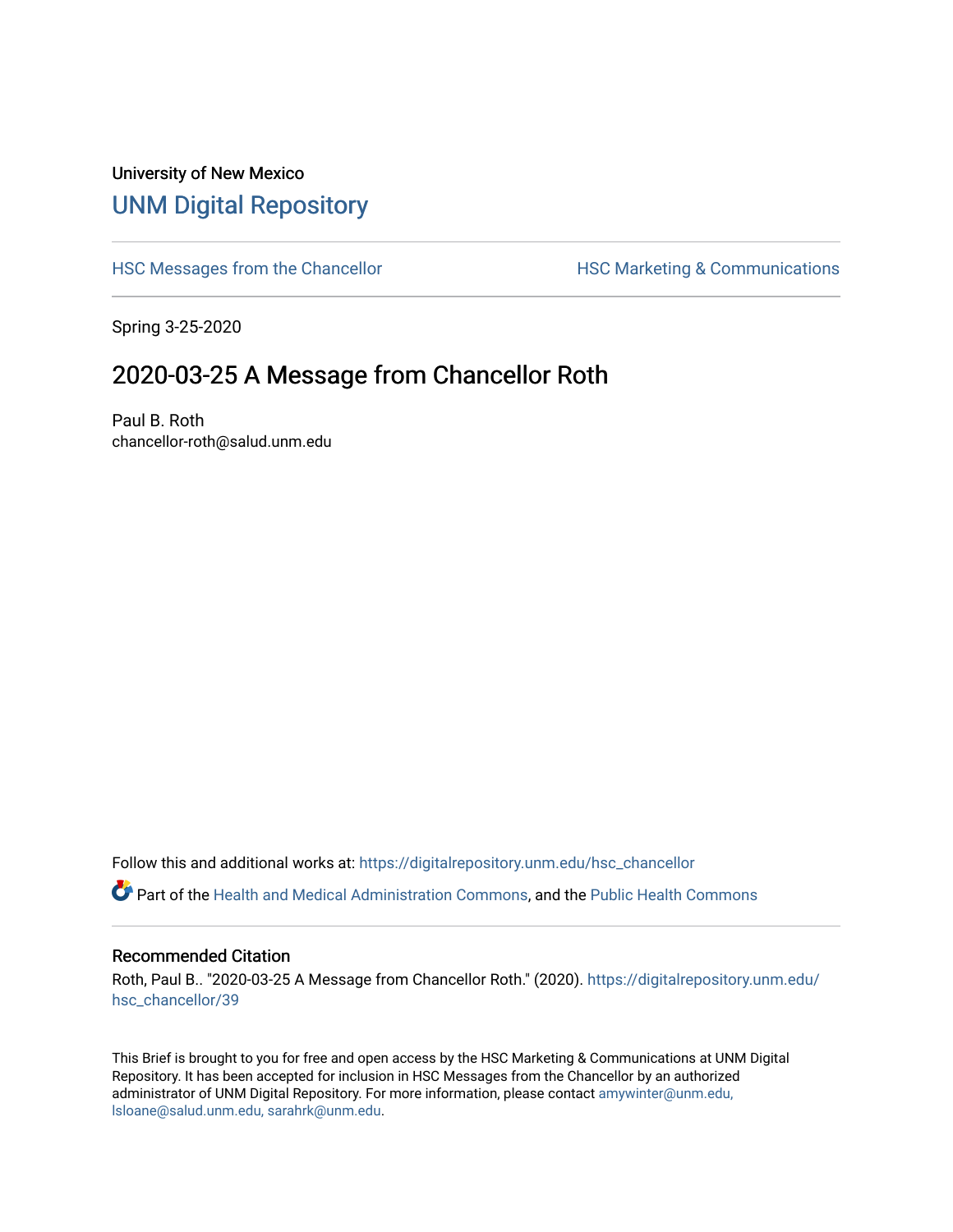

[View this email in your browser](https://mailchi.mp/31d62fdc4e43/message-from-the-chancellor-coronavirus-4356855?e=b4bbfca2c0)

# **A Message from Chancellor Roth**

Dear Colleagues:

The COVID-19 outbreak in our state has reached a sobering milestone, the Governor announced the first COVID-19 related death in New Mexico. Our hearts go out to the family members of this patient and I want to thank the incredible efforts of the health care team at Artesia General Hospital who cared for this patient.

The New Mexico Department of Health reports that 100 New Mexicans have tested positive for the novel coronavirus and more than 6,800 tests have been administered statewide. For the latest updates, please visit the [NM DOH website.](https://unm.us19.list-manage.com/track/click?u=59ce53c1a4dedb490bac78648&id=ef0ea94a2d&e=b4bbfca2c0)

Our health system is finalizing our response in the case of a major surge demand on our clinical facilities. They are drawing heavily on our own planning as well as experience from hotspots around the country.

Here's some more news that might be of interest:

- Following instructions from Governor Michelle Lujan Grisham, if you are a employee who does not do work in the clinical setting and have traveled out of state, you need to call DOH and self-isolate for 14 days. Our Occupational Health programs are collaborating to meet the needs of staff, faculty, and residents from across the Health Sciences Center who work in the clinical environment. We have established a single phone number – 505-515-8212 – for these employees to call with any questions relating to the COVID-19 outbreak. The phones are staffed from 6 a.m. to 6 p.m., Monday through Saturday.
- Autumn Pinard, a College of Pharmacy student, has been named vice-chair of the American Society of Hospital Pharmacists Pharmacy Student Forum Executive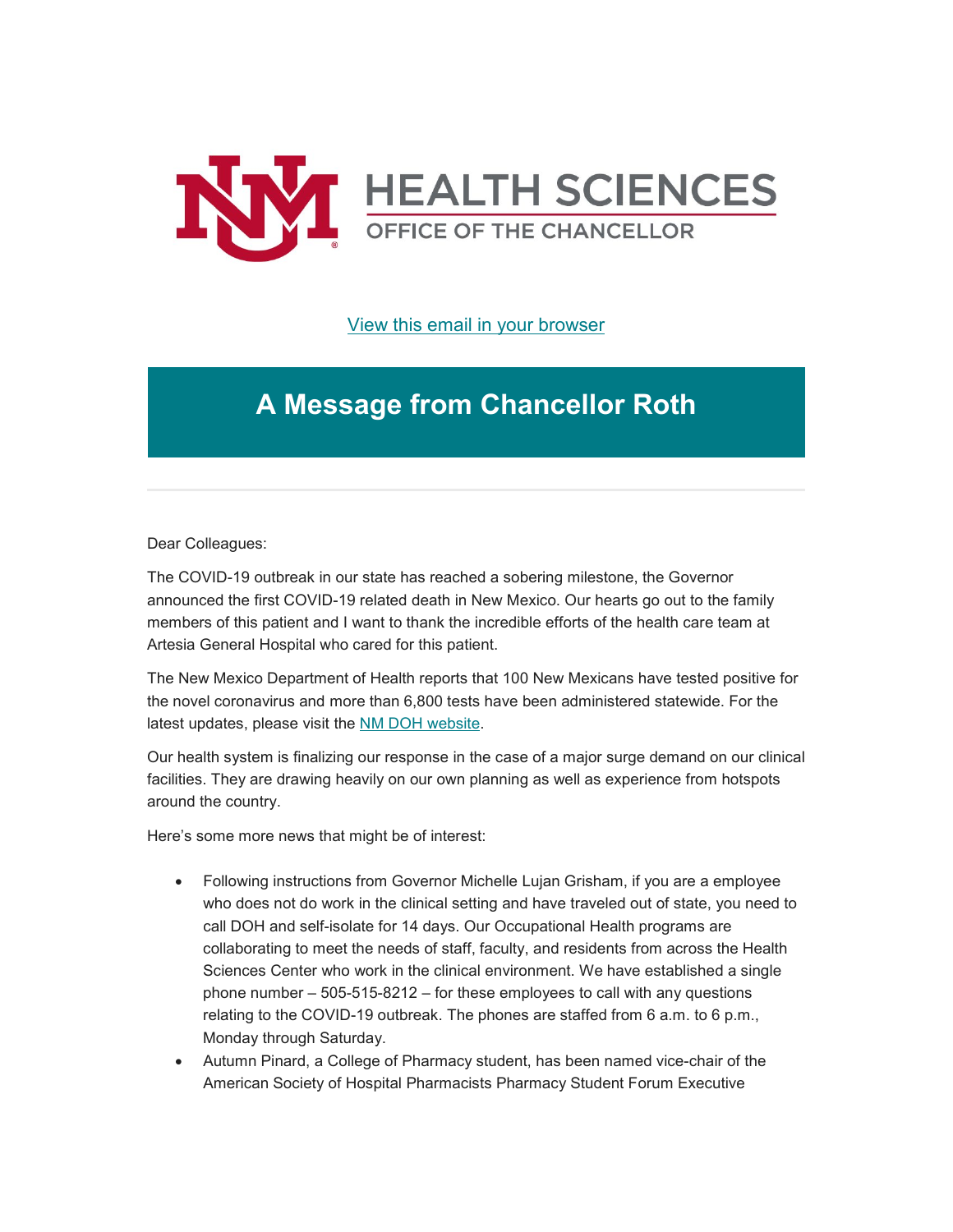Committee. Autumn has truly led by example. Last year she was selected for a summer internship in Bethesda, Md., where she learned about association management. Thank you for all that you do, Autumn!

- Four of our faculty Drs. Eileen Barrett, Elizabeth Lawrence, Heather Brislen and Daniel Waldman – published an account in the [Annals of Internal](https://unm.us19.list-manage.com/track/click?u=59ce53c1a4dedb490bac78648&id=537dde232c&e=b4bbfca2c0)  [Medicine](https://unm.us19.list-manage.com/track/click?u=59ce53c1a4dedb490bac78648&id=537dde232c&e=b4bbfca2c0) describing their successful effort to get the New Mexico Medical Board to eliminate a question asking about a physician's mental health status on the medical licensing application. I applaud their efforts to de-stigmatize mental illness and encourage physicians to seek mental health care when needed.
- For any student or faculty who wants to volunteer to assist during this time we have started a google document to keep track of each person and how they can help. You can [submit your name and information here.](https://unm.us19.list-manage.com/track/click?u=59ce53c1a4dedb490bac78648&id=6cafed3770&e=b4bbfca2c0)
- There will be a virtual town hall with President Garnett Stokes on Friday. Please see those details below.

In the midst of this pandemic, each day presents us with new and often unexpected challenges, but you are working together to craft ingenious responses. Your skills and creativity are truly human resources.

Warm regards,

Pour B Port

Paul B. Roth, MD, MS Chancellor for Health Sciences CEO, UNM Health System Dean, UNM School of Medicine

## **Town Hall Information**



You are invited to join UNM President Garnett S. Stokes and members of University leadership at virtual Lobo community town hall, where panelists will answer questions and provide the most recent and up-to-date information on how UNM is responding to the COVID-19 pandemic.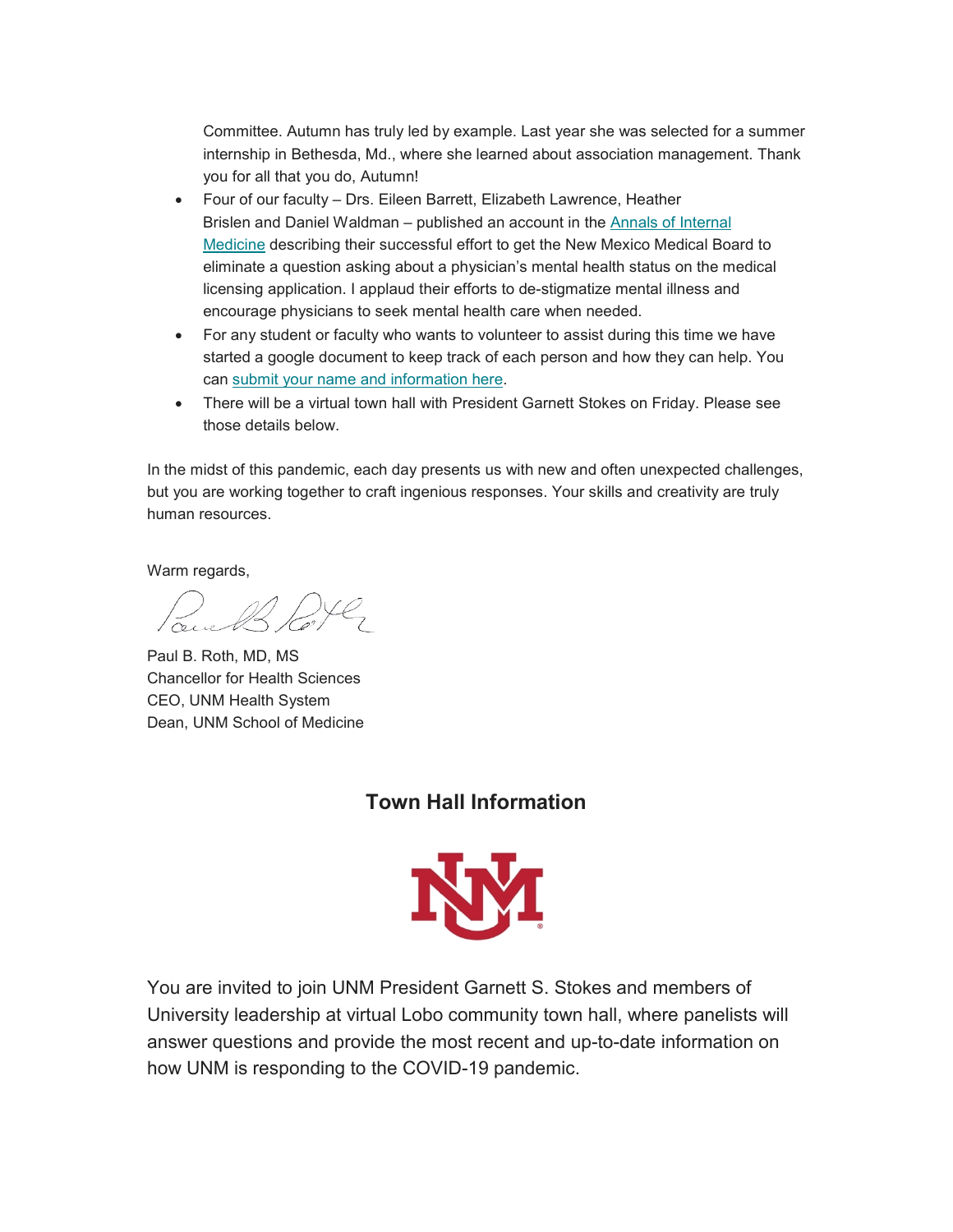President Stokes will be joined by: James Holloway, Provost and Executive Vice President for Academic Affairs; Dr. Paul Roth, Chancellor and Executive President for Health Sciences; Teresa Costantinidis, Senior Vice President for Finance & Administration; and other administrators and health professionals to support answering your questions.

### **Submit questions for the panel**

Submit your questions to the panel in advance by [completing this survey.](https://unm.us19.list-manage.com/track/click?u=59ce53c1a4dedb490bac78648&id=8256defa26&e=b4bbfca2c0) The questions will be aggregated by category and addressed during the town hall. Please try to have questions submitted by Friday at 9 a.m.; the University will continue to review and provide answers to questions or issues that have not been addressed.

There will also be an opportunity to ask questions via Zoom during the session, using the Q & A function. The town hall will be recorded and posted on the [UNM President's website](https://unm.us19.list-manage.com/track/click?u=59ce53c1a4dedb490bac78648&id=b47febfc67&e=b4bbfca2c0) and the [UNM COVID-19 website.](https://unm.us19.list-manage.com/track/click?u=59ce53c1a4dedb490bac78648&id=22554f3143&e=b4bbfca2c0)

Please note that the information and guidance discussed in this town hall is constantly changing. Therefore, you should continue to check the [UNM COVID-](https://unm.us19.list-manage.com/track/click?u=59ce53c1a4dedb490bac78648&id=0e725e2138&e=b4bbfca2c0)[19](https://unm.us19.list-manage.com/track/click?u=59ce53c1a4dedb490bac78648&id=0e725e2138&e=b4bbfca2c0) website for updates.

### **Zoom webinar invitation**

**When: Mar 27, 2020 12:00 PM** Mountain Time (US and Canada) Topic: UNM Community Town Hall: COVID-19 Pandemic Updates, Information and Q&A

Please click the link below to join the webinar: [https://unm.zoom.us/j/568129772](https://unm.us19.list-manage.com/track/click?u=59ce53c1a4dedb490bac78648&id=822349b235&e=b4bbfca2c0)

Or iPhone one-tap :

US: +13462487799,,568129772# or +16699006833,,568129772#

Or Telephone:

Dial (for higher quality, dial a number based on your current location): US: +1 346 248 7799 or +1 669 900 6833 or +1 253 215 8782 or +1 301 715